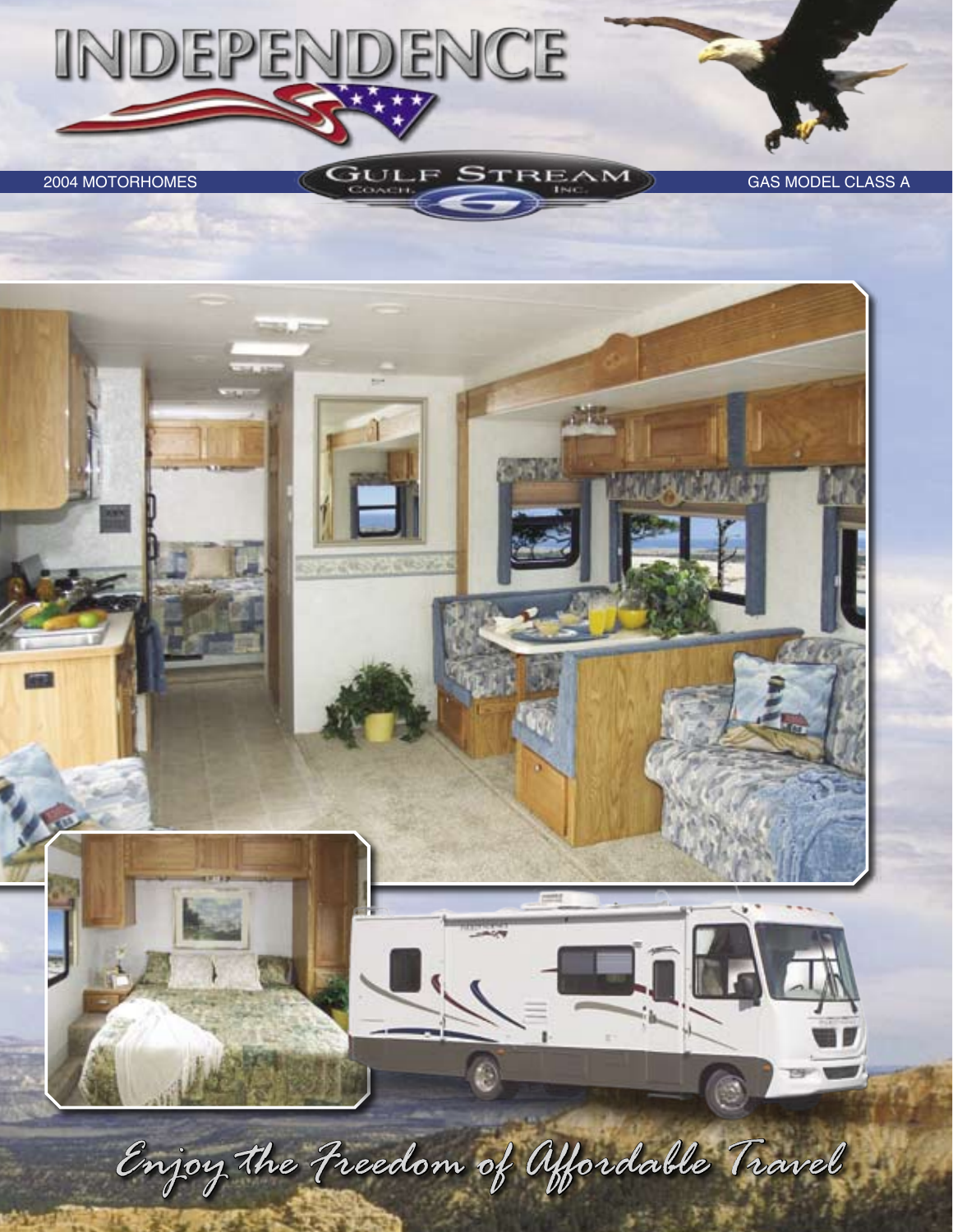

**Functional kitchen area with residential style cabinets featuring more storage space for the long trip. Hand crafted hardwood doors and stiles with residential hardware, microwave oven, 3 burner range with lighted hood, 2-door 2-way refrigerator and decorative wall borders.**



*Exceptional Features and Value*



**Residential constructed drawers with dual metal drawer slides**

**Residential deluxe kitchen faucet**

> **Seamless flooring in the the seamless floorplan options. kitchen, bath and hallway**

**The Independe utilizes flush**  floor slide**technolog** incorporat **Interior cei** provide ad headroom **interior** sto and expar